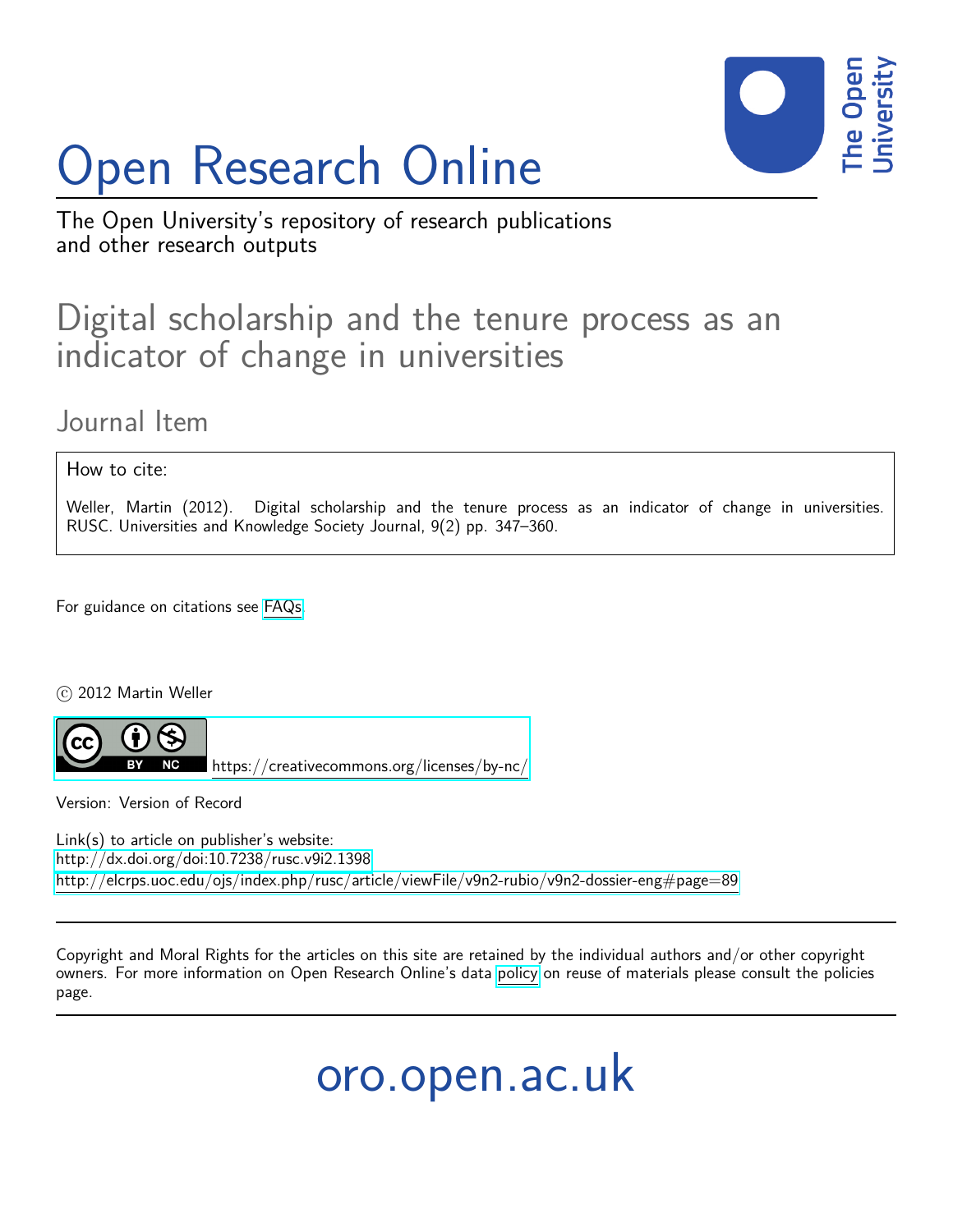**Dossier "Innovation and Good Practices in University Government and Management"**

Revista de Universidad y Sociedad del Conocimiento<br>Universities and Knowledge Society Journal

**ARTicLe**

<http://rusc.uoc.edu>

# **Digital Scholarship and the Tenure Process as an Indicator of Change in Universities**

**Martin Weller** [m.j.weller@open.ac.uk](mailto:m.j.weller@open.ac.uk) [Edtechie.net](http://www.edtechie.net)

> Submitted in: December 2011 Accepted in: February 2012 Published in: July 2012

#### **Recommended citation**

WELLER, Martin (2012). "Digital Scholarship and the Tenure Process as an Indicator of Change in Universities". In: "Innovation and Good Practices in University Government and Management" [online dossier]. *Universities and Knowledge Society Journal (RUSC)*. Vol. 9, No 2, pp. 347-360 UOC. [Accessed: dd/mm/yy].

<http://rusc.uoc.edu/ojs/index.php/rusc/article/view/v9n2-weller/v9n2-weller-eng> <http://dx.doi.org/10.7238/rusc.v9i2.1398> ISSN 1698-580X

#### **Abstract**

In this paper, the author aims to demonstrate that a practical barometer of how universities are dealing with the changes wrought by a digital, networked world can be found in the manner in which their reward and tenure processes recognise digital scholarship. The use of new technologies by academics to perform research, construct knowledge, disseminate ideas, engage students in learning and conduct a wide range of scholarly activities generates a number of issues for established reward and tenure systems, which can be seen as a representative microcosm of the issues facing universities more generally.

#### **Keywords**

tenure; digital scholarship; promotion; research; metrics

RUSC vol. 9 no 2 | Universitat Oberta de Catalunya | Barcelona, July 2012 | ISSN 1698-580X

*Martin Weller, 2012* **CC** *FUOC, 2012* **CC**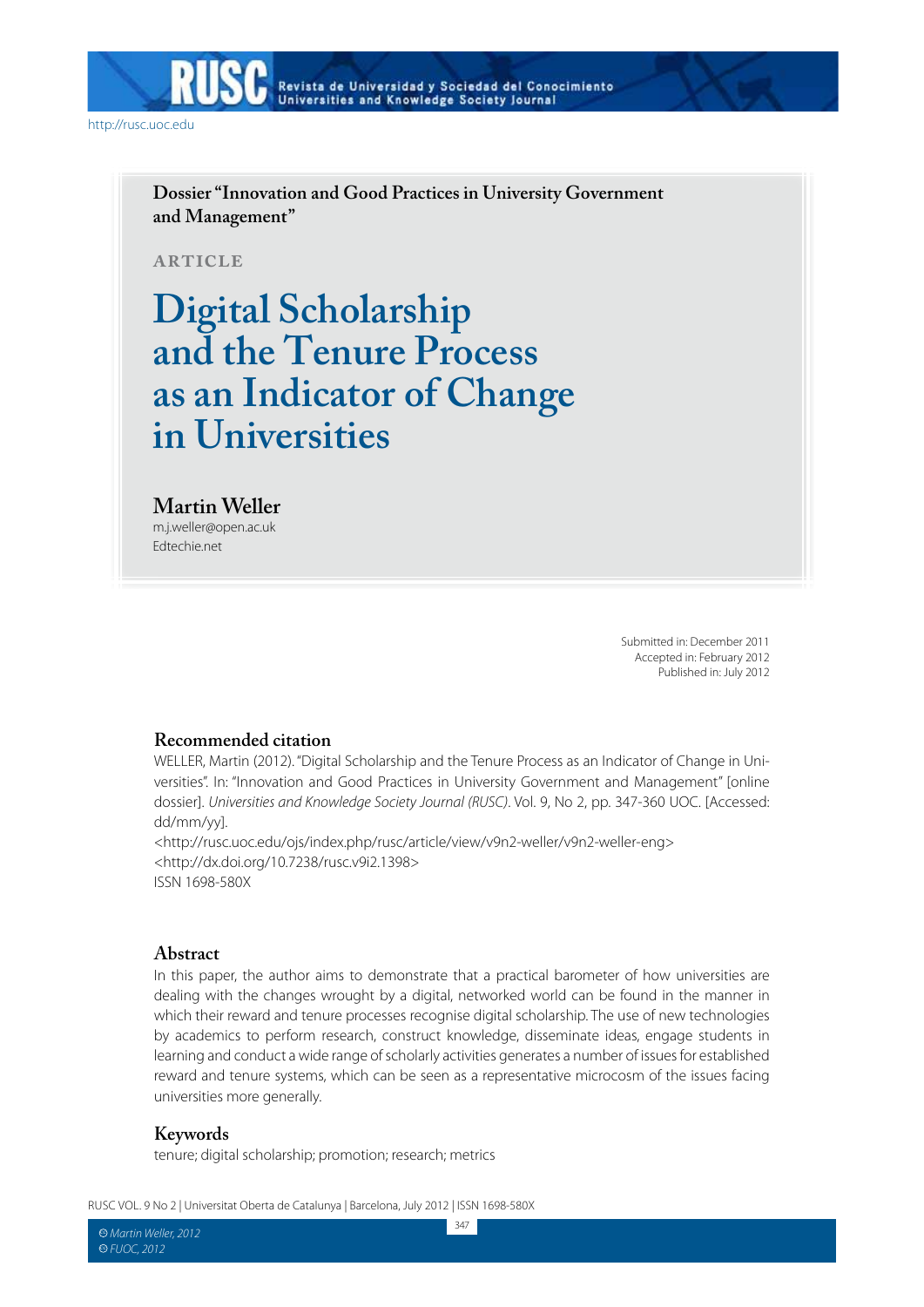## *La producción académica digital y el proceso de obtención de la titularidad académica como indicador del cambio en las universidades*

#### *Resumen*

*Con este artículo el autor quiere demostrar que el reconocimiento a la producción académica digital en los procesos de recompensa y titularidad académica es un barómetro útil para saber cómo las universidades abordan los cambios introducidos por el mundo digital y en red. El uso de las nuevas tecnologías en la investigación, en la construcción de conocimiento, en la difusión de las ideas, en los procesos para que el alumnado participe en el aprendizaje y en una amplia gama de actividades académicas da lugar a una serie de problemas para los sistemas de recompensa y titularidad académica establecidos, que pueden entenderse como un microcosmos representativo de los problemas a los que deben enfrentarse las universidades desde un punto de vista más general.* 

#### *Palabras clave*

*Proceso de titularidad académica, producción académica digital, promoción, investigación, mediciones*

## **Digital scholarship**

The term 'digital scholarship' can be viewed as a convenient shorthand to contrast with traditional, 'analogue' forms of scholarship. However, Weller (2011) suggests that 'digital' is only one aspect of a trilogy, the convergence of which makes for significant change. It is the combination of digital content with a global network and open approaches that is significant in higher education, proposing a definition of "someone who employs digital, networked and open approaches to demonstrate specialism."

There are different interpretations as to the scope of digital scholarship; an information science perspective emphasises the curation and collection of digital resources, whereas a digital humanities perspective uses it in a broader sense to cover a range of scholarly activities afforded by new technologies. It is this more wide-ranging interpretation which is intended in this paper.

As the American Council of Learned Societies Commission on Cyberinfrastructure for the Humanities & Social Sciences observes, there are multiple interpretations of digital scholarship:

"In recent practice, 'digital scholarship' has meant several related things:

- 1. Building a digital collection of information for further study and analysis
- 2. Creating appropriate tools for collection-building
- 3. Creating appropriate tools for the analysis and study of collections
- 4. Using digital collections and analytical tools to generate new intellectual products
- 5. Creating authoring tools for these new intellectual products, either in traditional form or in digital form" [\(http://cnx.org/content/m14163/latest/\)](http://cnx.org/content/m14163/latest/)

RUSC VOL. 9 No 2 | Universitat Oberta de Catalunya | Barcelona, July 2012 | ISSN 1698-580X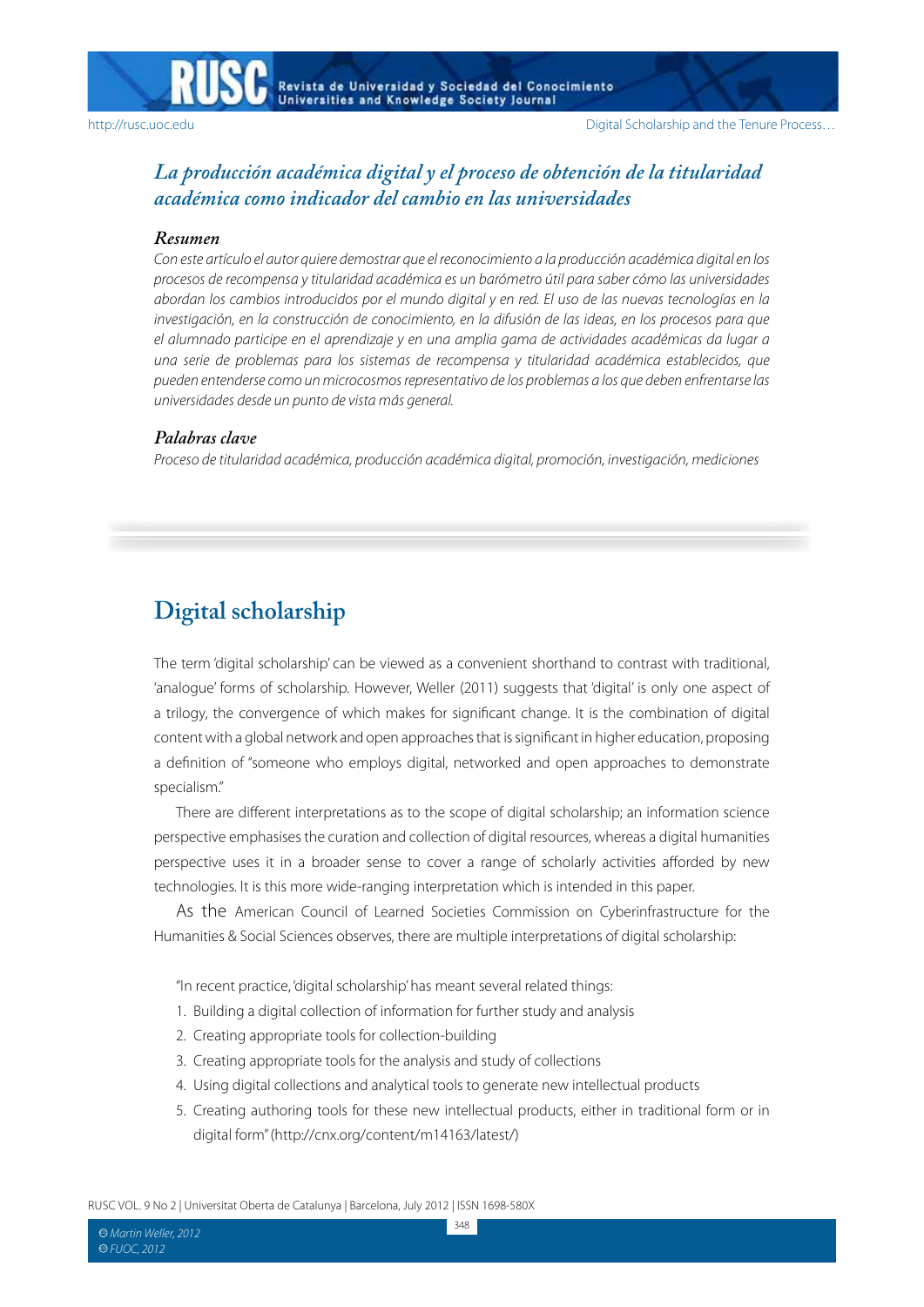Perhaps more fruitful is to consider an example of a particular technology-based approach in order to demonstrate the issues that digital scholarship raises. Blogging is one of the more wellestablished approaches that would be included under the banner of digital scholarship, and so acts as a microstudy of all the issues in digital scholarship, although almost any of the new Internet technologies would suffice. Firstly, it has the digital, networked and open approach central to its use – these are not attributes that have been grafted onto it. So we see bloggers linking to each other, operating open comments, using 'open' services such as YouTube and Flickr to embed content to make their posts multi-media. Moreover, such services are democratic and easy to set up.

Blogs are also the epitome of the type of technology that can lead to rapid innovation. They can be free to set up, are easy to use and, because they are at the user's control, they represent a liberated form for expression. There is no word limit or publication schedule for a blog; the same blog may mix posts about politics, detailed subject analysis, sport and personal life. Blogs can remain unread or have thousands of subscribers.

It is this freedom of expression and open approach that is both their appeal and their problem for scholarship. The questions one might ask of blogs in relation to academic practice are true of all digital scholarship:

- 1. Do they represent 'proper scholarship' (however that might be defined)?
- 2. Are they central or peripheral to practice?
- 3. Are they applicable to all domains?
- 4. Are they more applicable for some scholarly functions than others e.g., teaching?
- 5. How is quality recognised?
- 6. Do they complement or replace existing channels?
- 7. Should they be rewarded through official routes such as tenure?
- 8. Should bloggers use institutional systems or separate out their blogging and formal identities?
- 9. What is their impact in academic communities?

It is the consideration of such issues that is at the heart of the dilemma facing many universities when they seek to engage with the digital culture. In the next section, the existing reward and tenure process will be examined, and then how this is brought into conflict with digital scholarship because of the types of issues listed above. Lastly, some of the approaches universities are adopting to deal with this are examined.

## **The tenure process**

Promotion and tenure is usually judged on a combination of three factors: research, teaching and service or management. Some universities expand on these to include factors such as contribution to society and academic esteem, but these three represent the main categories. These are supposedly weighted equally, often with candidates required to demonstrate outstanding achievement in at least two of the three. It is often rumoured that there is an unspoken rule that research is regarded as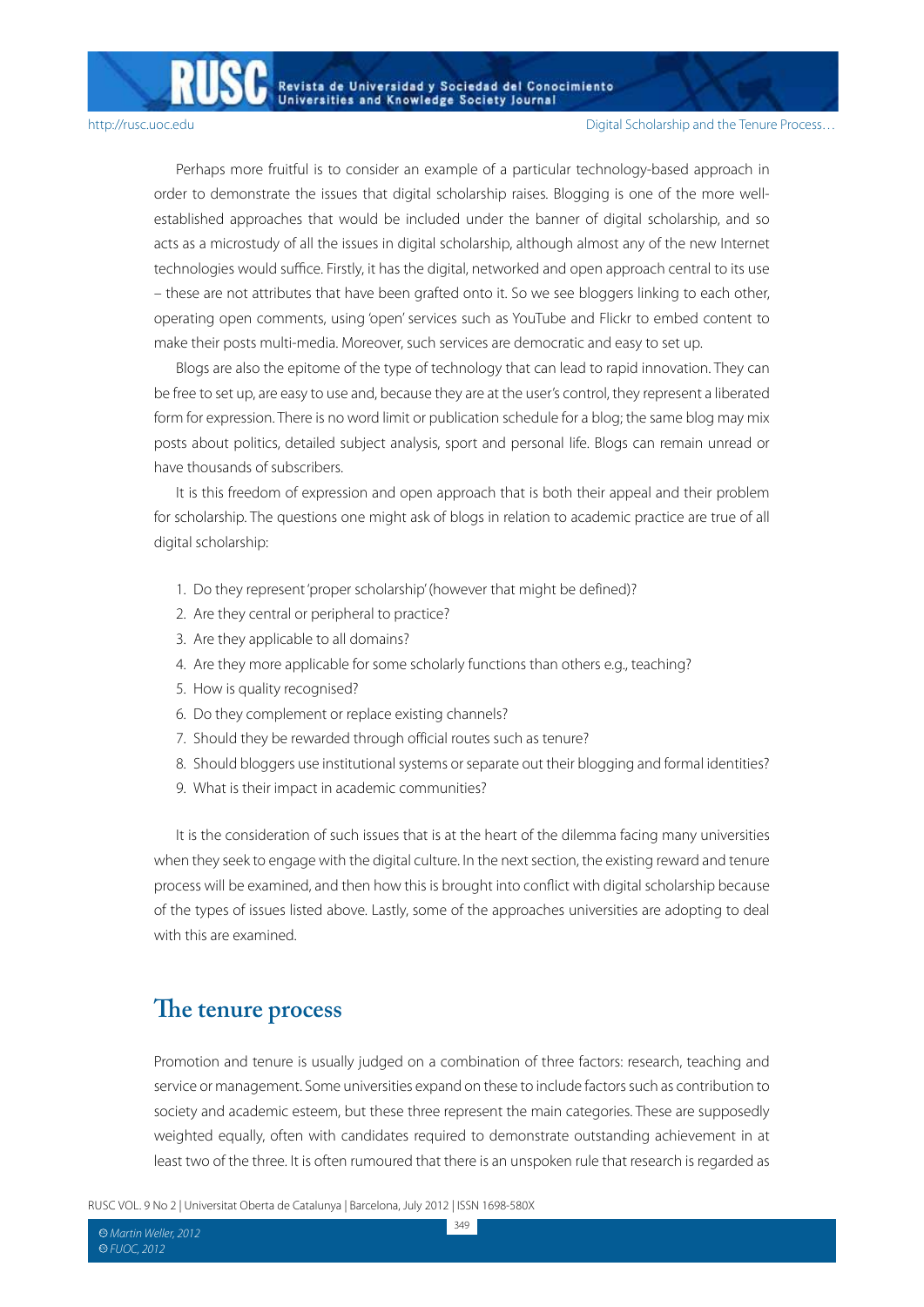more significant. As Harley et al. (2010) summarise it, "advancement in research universities is often described as a 'three-legged stool,' with a 'research' leg that is far more important."

In putting together a case for promotion, an academic then needs to provide evidence to support their case in these three areas (although not all three may be represented equally). For teaching, this is usually straightforward – a list of courses that have been taught (perhaps with student ratings). Service can equate to work on committees or to management responsibility, but can also be a little more nebulous, like making the case for external work with a professional body for example. Research is the most difficult to accurately represent, particularly to a committee whose members are unlikely to be experts in the subject area of the individual, and thus will require explanation and clarification on the nature of that individual's contribution to the field.

Across a university with many different niche subject areas, this generates a task of considerable complexity. Whereas teaching will usually conform to an understood and agreed curriculum, and service is predominantly represented by university committees, research is precisely the area of a scholar's activity where they are at their most individual and most specialised. It is the area that is thus most difficult for a general committee to assess. There is thus something of a conundrum around research in the promotion process – it is the most highly regarded of the three strands, and yet the most difficult to judge. It is this complexity in quantifying research combined with its significance that sits at the heart of many of the issues relating to digital scholarship and tenure.

## **The digital scholarship barriers**

Before examining some of the approaches institutions have taken to recognising and rewarding digital scholarship, it is worth considering the barriers and obstacles that many perceive in its recognition.

In a comprehensive study on scholarly communication, Harley et al. (ibid.) found that the strong lock-in with the published journal article and monograph was the overriding factor in consideration for promotion, commenting "enthusiasm for the development and adoption of technology should not be conflated with the hard reality of tenure and promotion requirements in highly competitive and complex professional environments. Experiments in new genres of scholarship and dissemination are occurring in every field, but they are taking place within the context of relatively conservative value and reward systems that have the practice of peer review at their core."

The first, and fundamental, barrier is the recognition of digital scholarship as activity that is worthy of appreciation. This is distinct from concerns around how best to represent and measure it. Cheverie et al. (2009) argue that there is a strong bias towards print, or traditional, publication: "While this community talks about 'publication', the language used implies that digital scholarship is of significantly lesser value, and word of mouth to younger colleagues discourages digital scholarship in the hiring, tenure and promotion process."

More significantly, the resistance to recognising digital scholarship reflects a more intractable problem – their benefits are often experiential in nature, so users have to engage with these technologies over a prolonged period to appreciate their value and the nature of interactions. Given

RUSC VOL. 9 No 2 | Universitat Oberta de Catalunya | Barcelona, July 2012 | ISSN 1698-580X

*Martin Weller, 2012* **CC** *FUOC, 2012* **CC**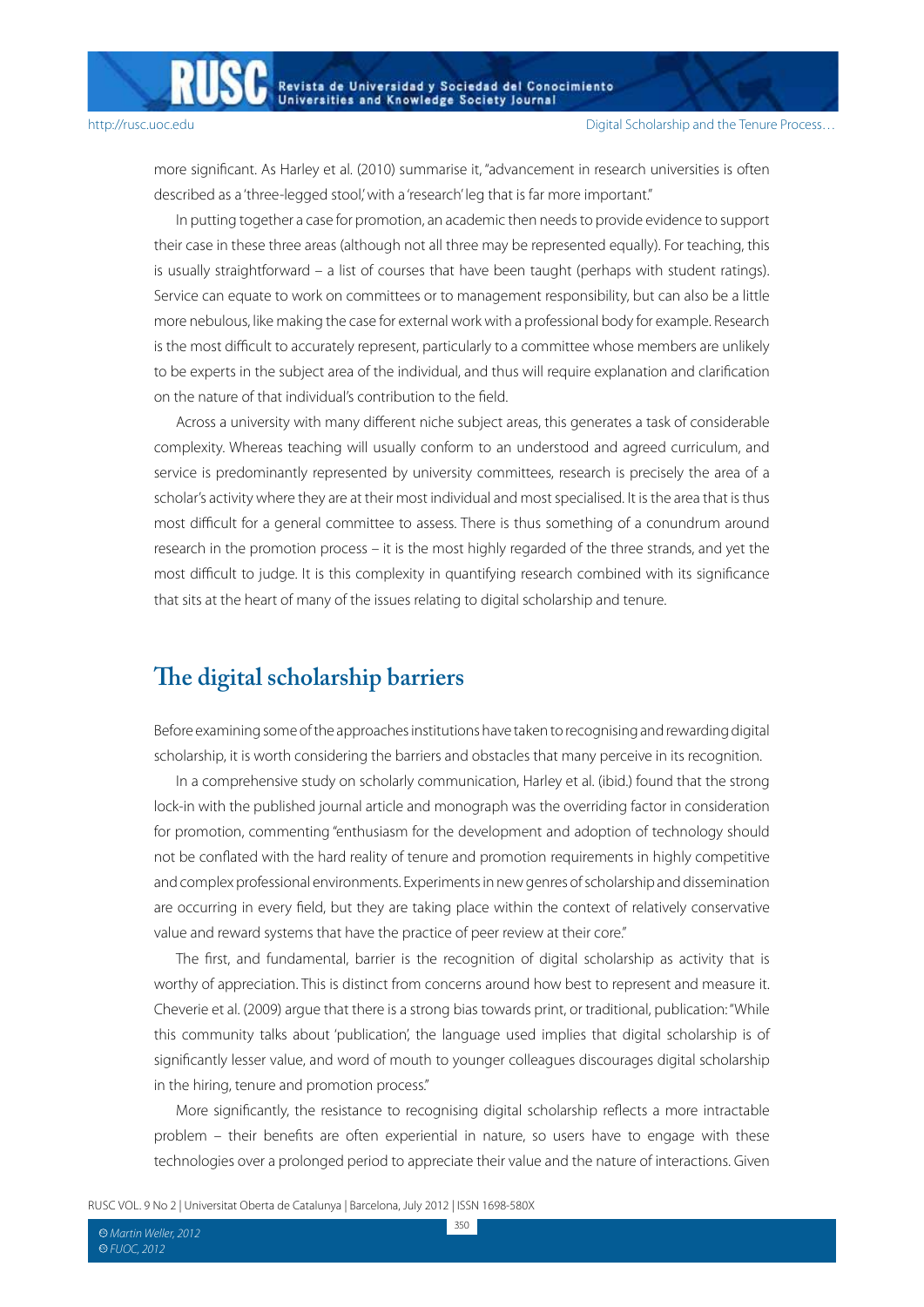that many senior managers and professors in universities are not people who are disposed towards using these tools, then there is a lack of understanding about them at the level which is required to implement significant change in the institution. The membership of promotion committees is most likely to be drawn from senior academics, who have largely been successful with the traditional model of scholarship. Although these academics will have a wealth of experience, they come from a background that may have a limited understanding of the new forms of scholarly practice that utilise different media and technologies.

But, there does seem to be a move in many universities to recognise digital scholarship to some extent. This starts with the reasonably uncontroversial recognition that online journals have a similar standing to print ones, particularly when many major publishers are converting many existing titles to online only. Schonfield and Housewright (2010) report that there is a general move to online journals with most academics now content to see this shift happen, away from print.

In the arts, there has been a tradition of recognising a portfolio of work when considering promotion, and this has inevitably led to the inclusion of digital artefacts. In the sciences, other components have been recognised prior to more recent developments, including software and data.

A willingness to recognise new types of output and activity brings into focus the next significant barrier, which is how to measure or recognise quality in these widely varied formats. In order to overcome the problem highlighted above of dealing with complexity in research, evaluators have relied upon metrics such as the impact factors of journals. The peer-review process that leads to publication combined with a journal's impact factor acts as a quality filter, thus removing the necessity for the promotion committees to assess the quality of the outputs themselves. Journals have quality rankings, and therefore publication in any journal of sufficient standing is an indication of quality. As Waters (2000) puts it, "to a considerable degree people in departments stopped assessing for themselves the value of a candidate as a scholar and started waiting for the presses to decide."

Peer review is at the core of this practice and is seen as fundamental. Harley et al. stress that "The degree to which peer review, despite its perceived shortcomings, is considered to be an important filter of academic quality, cannot be overstated." This highlights the problem with recognising new types of output and activity. The power of many of the new forms of communication lies in the democratisation of the publishing process. They have removed the filter that the tenure process has come to rely on so heavily. Without this filter in place, promotion committees are back in the position of having to find a means of assessing the quality of an individual's research activity in a field they know little about. This is now confounded, as it may be in a format they know little about too.

## **Recognising digital scholarship**

Many universities have begun to acknowledge both a need to recognise digital scholarship, and also the existing limitations of their current systems in doing so. A number of different responses have

RUSC VOL. 9 No 2 | Universitat Oberta de Catalunya | Barcelona, July 2012 | ISSN 1698-580X

*Martin Weller, 2012* **CC** *FUOC, 2012* **CC**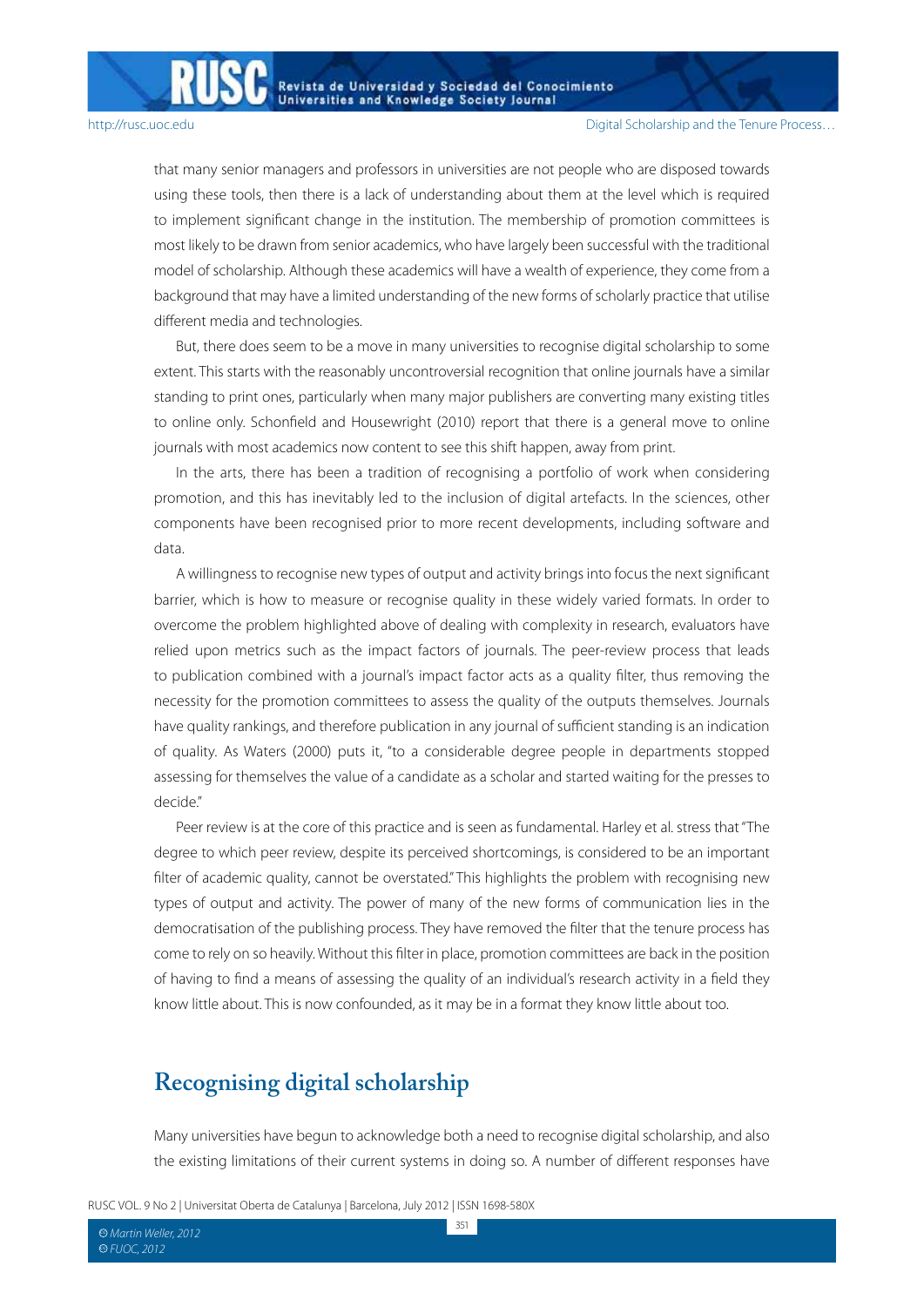been implemented, some more radical than others. The approaches are summarised below and then examined in more detail:

- Recreating the existing model
- Finding digital equivalents
- Generating guidelines that include digital scholarship
- Using metrics
- Peer review
- Micro-credit

#### **Recreating the existing model**

Recreating the existing recognition model is a reasonable first step. Methods of recreating the existing model in digital scholarship terms include adding in a layer of peer review to blog-like practices, or making conventional journals more open. For instance, several journals now operate a model where the author (or, more likely, the author's institution) pays to have an article made open access. Publishers charge between \$500 and \$3,000 for this model and, as Waltham (2009) reports, take-up has been limited, with 73% of publishers reporting 5% or less adoption of this model. This is hardly surprising, and highlights one of the problems with attempting to recreate current practice. Simply recreating the existing model, however, often fails to adequately address many of the issues raised at the start of this paper.

### **Digital equivalents**

An improvement on this is to seek digital equivalents for the types of evidence currently accepted in promotion cases. In making a case for excellence in one of the three main promotion criteria, the scholar is required to provide evidence. For example, a good track record in peer-review publication is seen as indicative of effective research as judged by the individual's peers, of impact upon their subject area and of effective scholarly communication. The publication record can be seen as a proxy for these scholarly activities, but is often interpreted as the artefact itself, rather than a representation.

If each of the accepted pieces of evidence are examined for what they are seen to represent, then it may be possible to find equivalents in an open, digital networked context that demonstrate the same qualities. For example, a keynote talk at a conference is often cited as a valid piece of evidence of esteem for an individual seeking promotion. The reasons are twofold: Reputation – it demonstrates that they have gained significant standing in their field to be asked regularly to give a keynote talk at a conference; Impact – if they are giving the keynote, then everyone at the conference hears it, and they can therefore claim a significant impact in their subject area.

The important element, then, is not the keynote itself, but what it *signifies*. What might a digital equivalent of this be, which meets the two criteria above? For example, if someone gives a talk and converts this to a slidecast of that presentation (a slideshow with synchronised audio), a certain number of views might equate to impact, often with numbers greater than those present at a live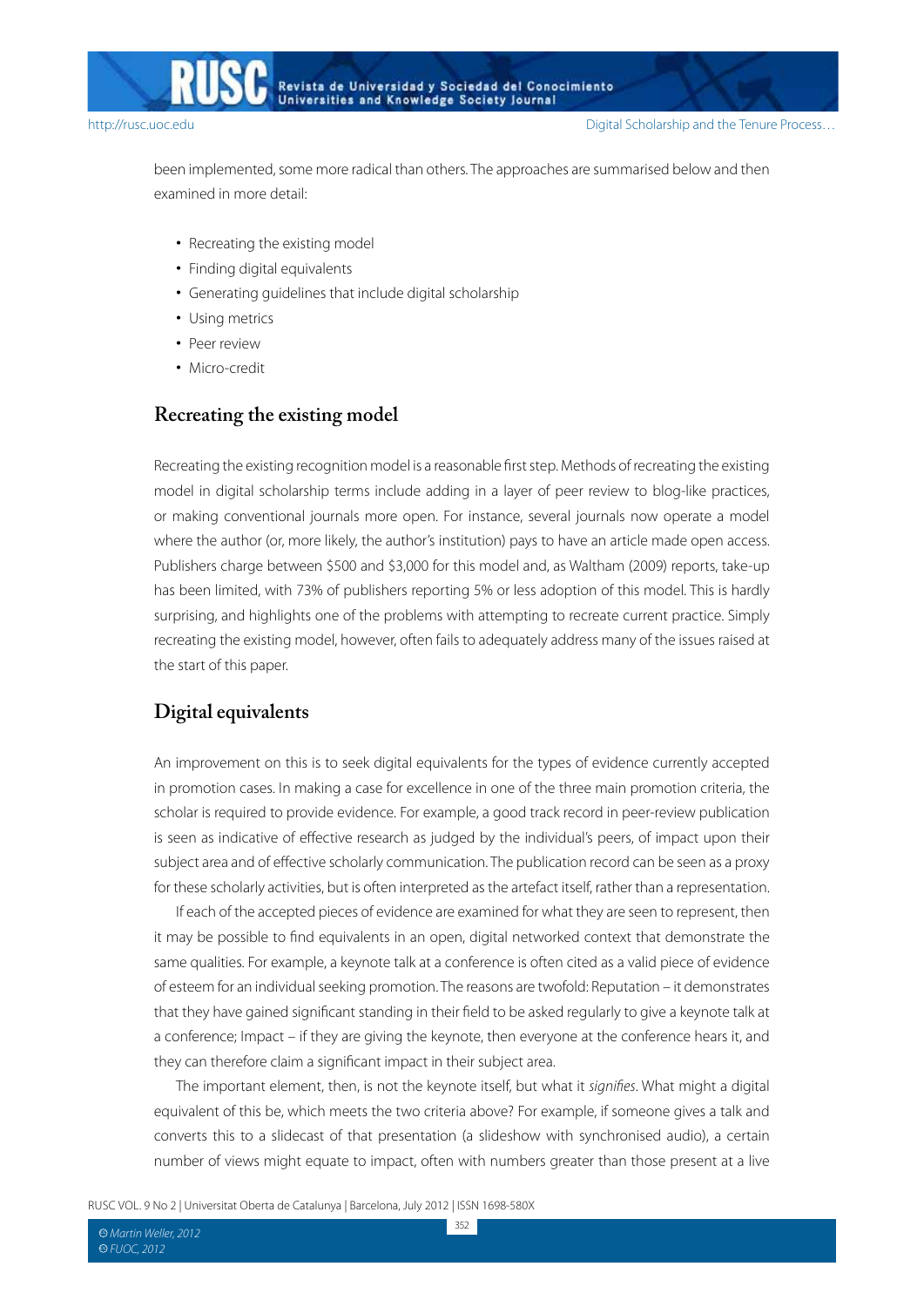performance. And if the presentation is retweeted, linked to, embedded, and shared in different means, then this might give an indication of reputation.

It would be overly simplistic to provide straightforward translations along the lines of 500 views + 5 embeds = 1 keynote, but by focusing on the existing criteria and considering what it is they are meant to demonstrate, it is then possible to consider online equivalents.

The New Media Department at the University of Maine have taken a similar approach in suggesting a number of "alternative recognition measures" (Blais, Ippolito & Smith, 2007):

- Invited / edited publications if an individual is invited to publish in an online journal, then that is an indication of reputation.
- Live conferences they suggest raising the profile of the conference (both face-to-face and virtual) to a par with peer-review publication, particularly in fast moving subjects.
- Citations using Google and databases to find a better measure of citations and impact
- Download / visitor counts downloads of articles or visits to an academic site can be seen as equivalent to citations.
- Impact in online discussions forums, discussion lists and blogs are "the proving grounds of new media discourse" with significant impact and a high degree of scrutiny and peer evaluation.
- Impact in the real world this might be in the form of newspaper references, but they also argue that Google search returns can be a measure of real-world impact.
- Net-native recognition metrics online communities can have their own measures of value, and these represent a more appropriate measure than one imposed upon the contributor from outside.
- Reference letters they suggest reference letters which may counteract some of the difficulty with traditional recognition systems.

The faculty of the Humanities at the University of Nebraska-Lincoln have similarly developed a set of specific equivalents for recognition, including links to the scholar's research, peer review of digital research sites and technical innovation [\(http://cdrh.unl.edu/articles/promotion\\_and\\_tenure.php\)](http://cdrh.unl.edu/articles/promotion_and_tenure.php).

#### **Digital scholarship guidelines**

An approach being adopted by a number of universities is to produce general guidelines which set out broad criteria for assessing the quality of scholarly activity. These can include a catch-all term to accommodate new forms of outputs. For example, the Open University promotion guidelines state that "other appropriate outputs from scholarship can be taken into account including a demonstrable influence upon academic communication mediated through online and related web mediated technologies that influences the discipline."

The Committee on Information Technology within the Modern Languages Association (MLA) has developed its own guidelines for promotion committees to consider when dealing with digital media in the modern languages [\(http://www.mla.org/guidelines\\_evaluation\\_digital\)](http://www.mla.org/guidelines_evaluation_digital):

RUSC VOL. 9 No 2 | Universitat Oberta de Catalunya | Barcelona, July 2012 | ISSN 1698-580X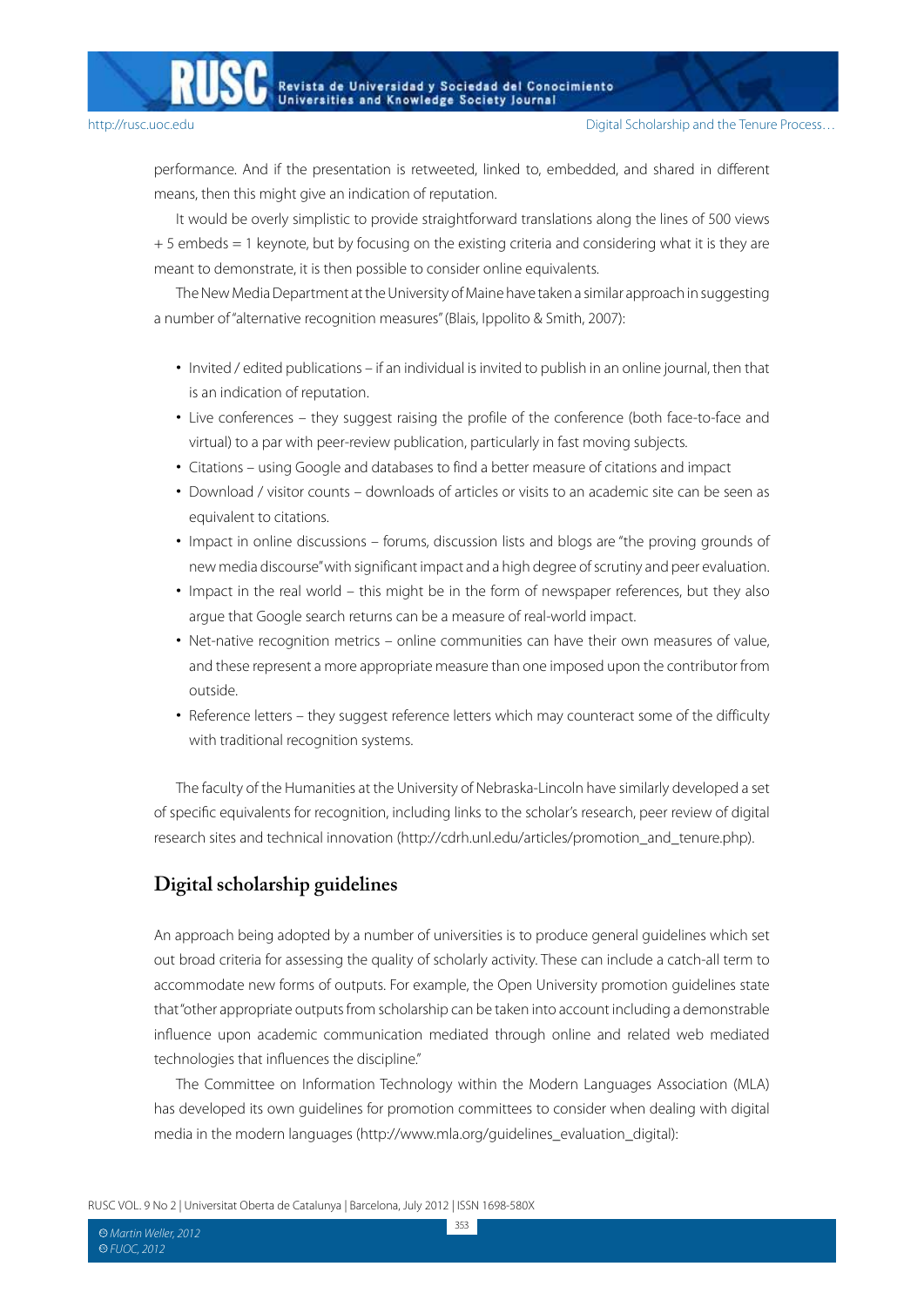- Delineate and communicate responsibilities. When candidates wish to have work with digital media considered, then the expectations and responsibilities connected with such work and the recognition given to it should be clearly delineated and communicated to them at the point of employment.
- Engage qualified reviewers. Faculty members who work with digital media should have their work evaluated by persons knowledgeable about the use of these media in the candidate's field. At times this may be possible only by engaging qualified reviewers from other institutions.
- Review work in the medium in which it was produced. Since scholarly work is sometimes designed for presentation in a specific medium, evaluative bodies should review faculty members' work in the medium in which it was produced. For example, web-based projects should be viewed online, not in printed form.
- Seek interdisciplinary advice. If faculty members have used technology to collaborate with colleagues from other disciplines on the same campus or on different campuses, departments and institutions should seek the assistance of experts in those other disciplines to assess and evaluate such interdisciplinary work.
- Stay informed about accessibility issues. Search, reappointment, promotion, and tenure committees have a responsibility to comply with federal regulations and to become and remain informed of technological innovations that permit persons with disabilities to conduct research and carry out other professional responsibilities effectively.

Some of these will seem straightforward, like reviewing work in the medium in which it was produced for example, but even such a small step may come up against opposition when there is a strictly regulated promotion process which has been designed to suit the needs of print outputs.

#### **Metrics**

One approach to overcoming, or at least easing, the complexity of judging individual cases is the use of metrics or statistical calculations to measure impact or influence. This has been an area of increasing interest even with traditional publications. This measure of impact is often represented by a statistical measure such as the 'h-index', which is based upon bibliometric calculations of citations using a specific set of publisher databases. This measure seeks to identify references to one publication within another giving "an estimate of the importance, significance, and broad impact of a scientist's cumulative research contributions" (Hirsch, 2005). Promising though this may sound, it is a system that can be cheated or gamed (Falagas & Alexiou, 2008), for instance by authors referencing previous papers or between groups, and so a continual cycle of detecting such behaviours and then eliminating them is entered into, rather akin to the battle fought between computer virus makers and anti-virus software.

There are at least three further degrees of separation from this walled garden approach to citations. The first is to use data outside of a proprietary database as a measure of an article's impact. This 'webometrics' approach was identified early on as offering potential to get richer information

RUSC VOL. 9 No 2 | Universitat Oberta de Catalunya | Barcelona, July 2012 | ISSN 1698-580X

*Martin Weller, 2012* **CC** *FUOC, 2012* **CC**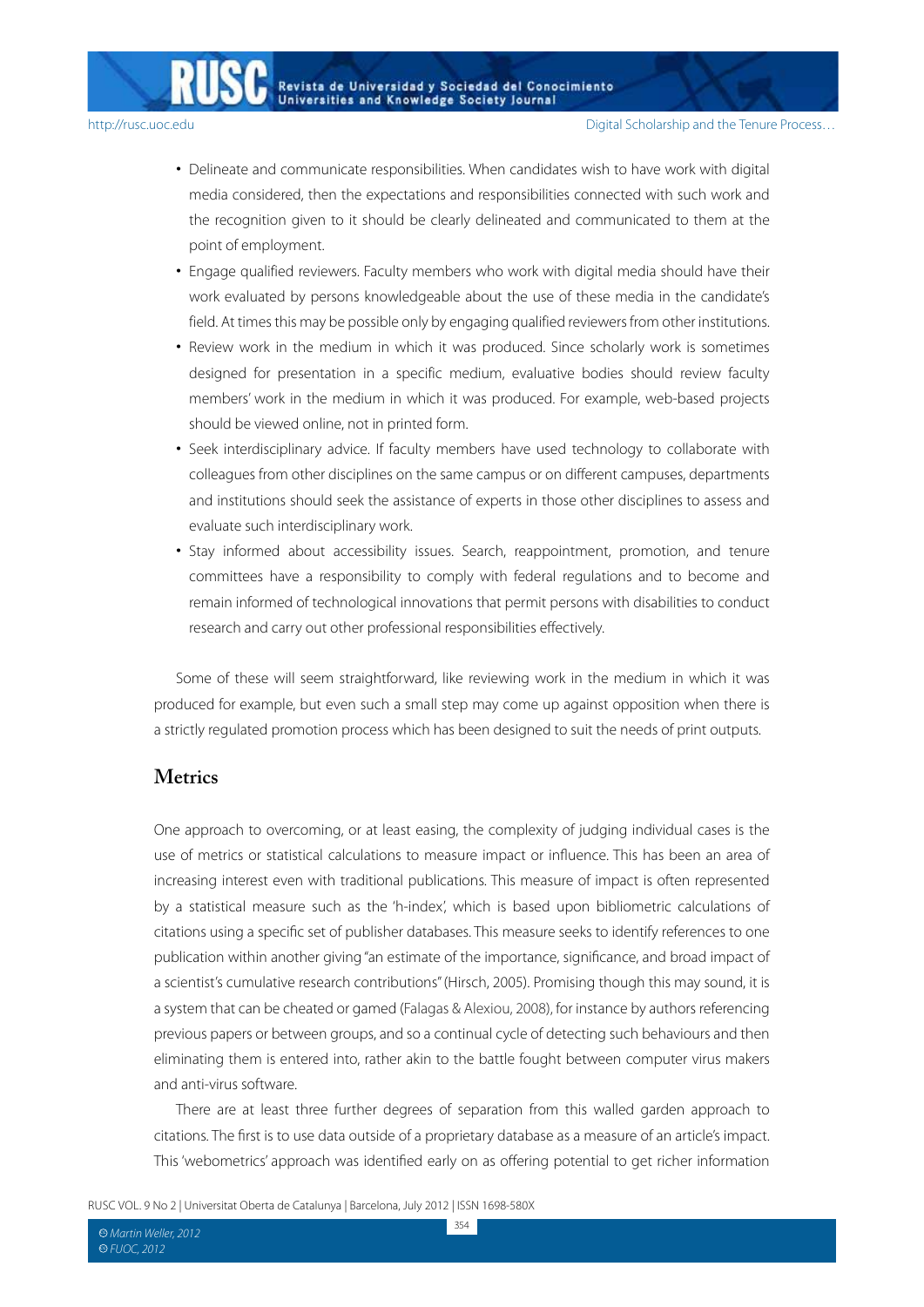about the use of an article, by analysing the links to an article, downloads from a server and citations across the web (e.g., Marek & Valauskas, 2002). Cronin et al. (1998) argue that this data could "give substance to modes of influence which have historically been backgrounded in narratives of science."

The next step is to broaden this webometrics approach to include the more social, Web 2.0 tools. This covers references to articles in social networks such as Twitter, blogs, social bookmarking tools such as CiteULike and recommendation tools such as Digg (Patterson, 2009). This recognises that a good deal of academic discourse now takes place outside of the formal journal and there is a wealth of data that can add to the overall representation of an article's influence.

The ease of participation, which is a key characteristic of these tools, also makes them even more subject to potential gaming. As Priem and Hemminger (2010) report, there are services which can attempt to increase the references from services such as Digg to a site (or article) for a fee. But they are reasonably optimistic that gaming can be controlled, proposing that "one particular virtue of an approach examining multiple social media ecosystems is that data from different sources could be cross-calibrated, exposing suspicious patterns invisible in single source."

A more radical move away from the citation work that has been conducted so far is to extend metrics to outputs beyond the academic article. A digital scholar is likely to have a distributed online identity, all of which can be seen to represent factors such as reputation, impact, influence and productivity. Establishing a digital scholar footprint across these services is problematic because people will use different tools, so the standard unit of the scholarly article is lacking. Nevertheless, a representation of scholarly activity could be established by analysing data from a number of sites, such as the individual's blog, Twitter, Slideshare and YouTube accounts, and then also using the webometrics approach to analyse the references to these outputs from elsewhere. A number of existing tools seeks to perform this function for blogs. For example, PostRank tracks the conversation around blog posts, including comments, Twitter links and Delicious bookmarks. These metrics are not without their problems, and achieving a robust measure is still some way off, but there is a wealth of data now available which can add to the overall case an individual makes.

#### **Peer review**

The issue of gaming is even more prevalent with metrics, and this is confounded by the mix of personal and professional outputs that are evident in many of these tools. This is likely to increase the need for the effective use of peer assessment in evaluating work. When the filter of peer-review publication is removed, or lowered in significance, then arguably the significance of peer review in the tenure process increases. It will be necessary to determine that the output and activity is indeed scholarly (after all, one could have a popular blog on a subject which had no relevance to the academic case). It is also a response to the increased complexity of judging digital scholarship cases. The MLA guidelines above recommend using external experts to perform this peer review for tenure committees that may be unfamiliar with both the subject matter and the format.

Others have taken this approach further, soliciting commendations from their wider online network (e.g., Becker, 2009). There is obviously an issue around objectivity with this approach, but as

RUSC VOL. 9 No 2 | Universitat Oberta de Catalunya | Barcelona, July 2012 | ISSN 1698-580X

*Martin Weller, 2012* **CC** *FUOC, 2012* **CC**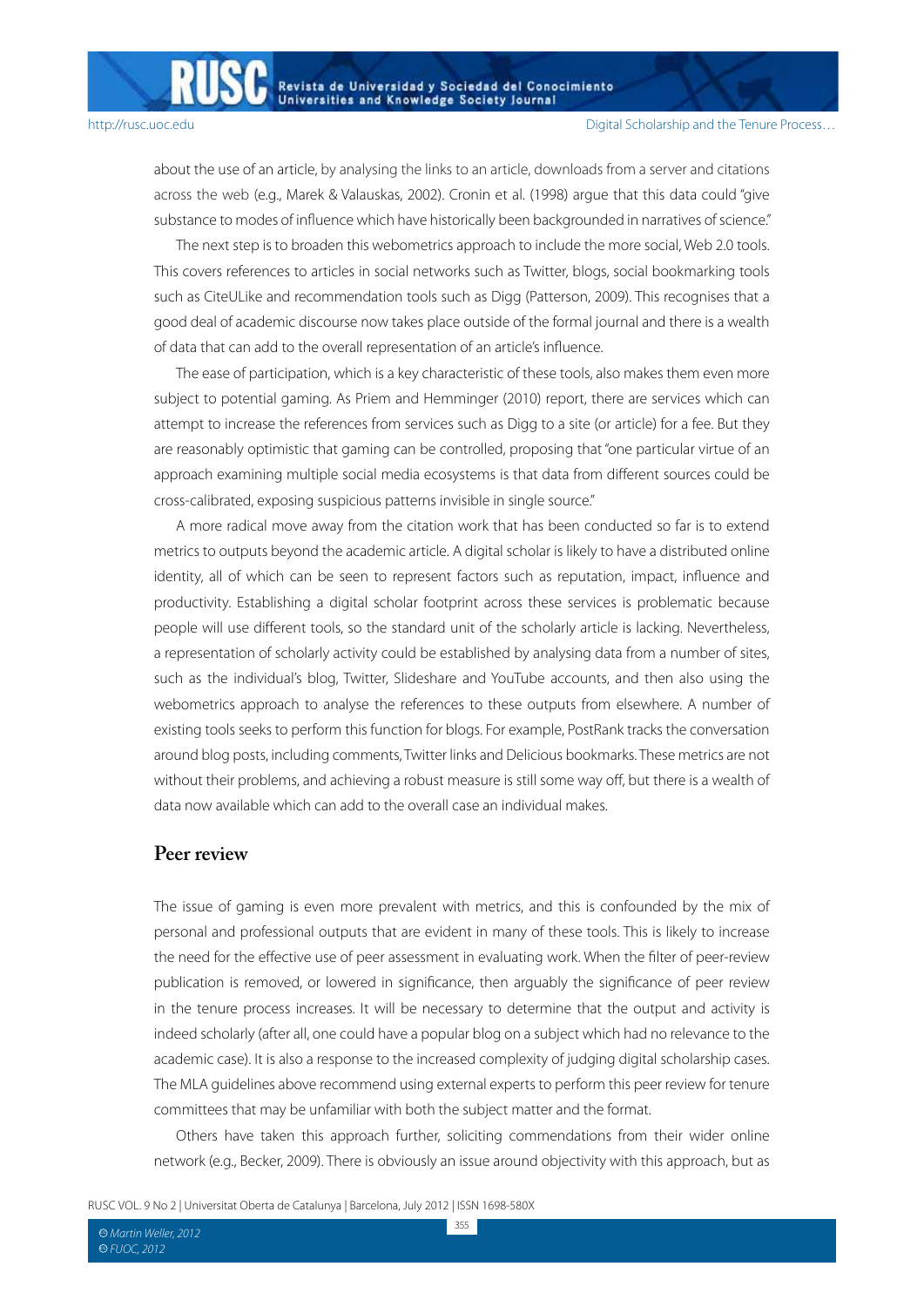promotion committees seek to deal with a wider range of activity and outputs, then judging their impact will need to involve feedback from the community itself.

### **Micro-credit**

Another approach, related to that of finding digital scholarship equivalents, may be to shift to awarding 'micro-credit' for activity. So, for example, a blog post that attracts a number of comments and links can be recognised, but to a lesser degree than a fully peer-reviewed article. Finer granularity in the types of evidence produced would allow recognition of not just outputs, but also the type of network behaviour that is crucial to effective digital scholarship. Smith Rumsey (2010) suggests that "perhaps there should be different units of micro-credit depending on the type of contribution, from curating content to sustaining the social network to editing and managing the entire communication enterprise of a collaborative scholarly blogging operation."

## **Alternative methods**

All of the approaches above can be viewed as modifications of the existing practices, which have largely been determined by the practicalities necessitated by a print medium. Many of the attempts to gain recognition for digital scholarship seem to be focused around making it behave like traditional scholarship. For example, webometric data for journal article analysis still foregrounds the peerreviewed article as the main form of evidence.

Bending new technology to fit existing practice is a common reaction, partly because we are unaware of its potential. Stephen Heppell (2001) declares that "we continually make the error of subjugating technology to our present practice rather than allowing it to free us from the tyranny of past mistakes." Arguably, this is the case with current methods for recognising digital scholarship.

Promotion committees can play a significant role in this, not only by recognising new forms of scholarship, but also by positively encouraging them, either through guidelines or specific projects. For example, a committee might seek to develop the sort of Web 2.0 metrics mentioned above or to encourage alternatives to the peer-review model. In analysing the peer-review process, Fitzpatrick (2010) makes a strong case that we need to move beyond merely seeking equivalence measures:

"What I am absolutely *not* arguing is that we need to ensure that peer-reviewed journals online are considered of equivalent value to peer-reviewed journals in print; in fact, I believe that such an equation is instead part of the problem I am addressing. Imposing traditional methods of peer review on digital publishing might help a transition to digital publishing in the short term, enabling more traditionally minded scholars to see electronic and print scholarship as equivalent in value; but it will hobble us in the long term, as we employ outdated methods in a public space that operates under radically different systems of authorization."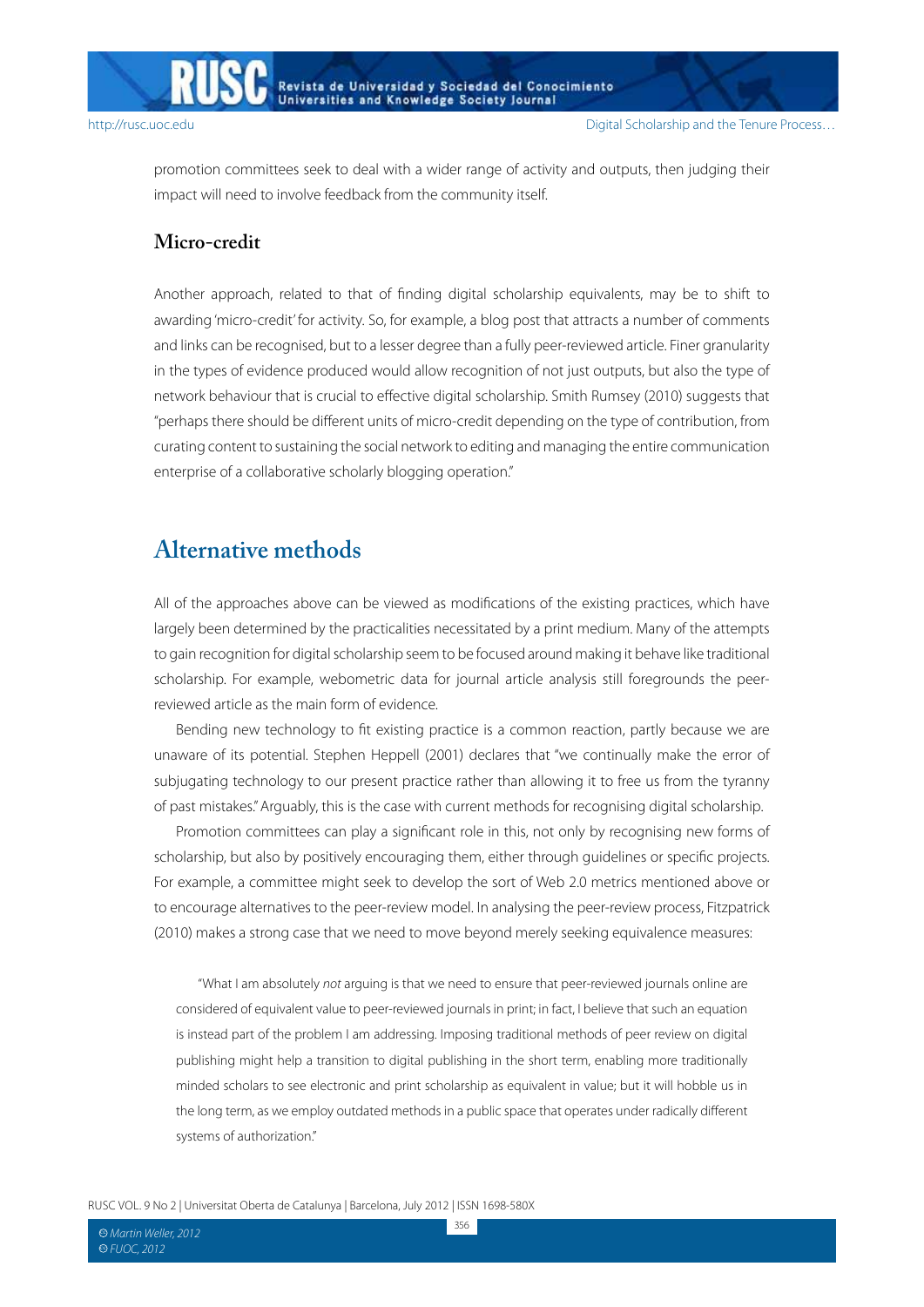## **Conclusion**

Recognising and rewarding digital scholarship has a significance beyond the promotion of individuals. For universities, as they seek to manage change to a digital, networked society, it acts as a strong indicator and vehicle for change.

There are two main reasons for prioritising the recognition of digital scholarship. The first is the message it sends to individuals within the university. Because they operate in an open, digital, networked manner, digital scholars are often well known in their institution (for example, many of their colleagues will read their blogs). If a well-known digital scholar struggles to get their work recognised, then it sends a message to the rest of the university that this is not the type of activity that is likely to be rewarded, with a subsequent decline in its uptake. The reverse happens if that digital scholar is rewarded; it sends the positive message that academics should engage in this type of activity.

The second reason for recognising digital scholarship is to encourage institutional innovation. For example, universities are beginning to explore the use of Facebook to support students, or the use of blogs to disseminate research findings to the public, or new models of course development based on third-party content and crowdsourcing. There are very real benefits to the institution from these approaches, such as reaching new audiences, increasing the university profile without advertising, increasing student retention through improved peer support, lowering the costs of course production, developing new research methodology, etc. But it is difficult to realise any of these institutional approaches to new media if the university does not have a solid base of digital scholarship experience to draw upon. Having a range of digital scholarship experience amongst the faculty will be the key resource in realising the change required for many universities, and an appropriate reward and tenure process acts as a means of facilitating and encouraging this.

This is not to underestimate the complexity of the task however. The already difficult task of assessing research and scholarly activity in highly specialised fields is only going to be made more difficult by introducing digital scholarship. Previously, there has been an agreed set of evidence that could be seen as acting as a proxy for excellence in research. Not only does this list need to be expanded to include digital scholarship outputs, but it may be that no such definitive list can be provided anymore.

There are a number of ways in which promotion committees can begin to address digital scholarship. What they may be leading to is a more portfolio-based approach, perhaps more akin to that found in the arts. Anderson (2009) suggests that the sciences have an advantage in recognising digital scholarship because they are more ready to adopt new technology, but it may be that the arts, with their more individual assessment models, are well disposed towards incorporating different forms of output. Such a portfolio-based approach is likely to draw on a range of tools and pieces of evidence. These may include a range of digital outputs, metrics demonstrating impact, commendations from the community and recognised experts, and an overarching narrative making the case for the work as a whole.

It is worth emphasising that monetary reward and promotion are not the sole, or even main, driver for most scholarly activity. The reasons why scholars engage in research, disseminate their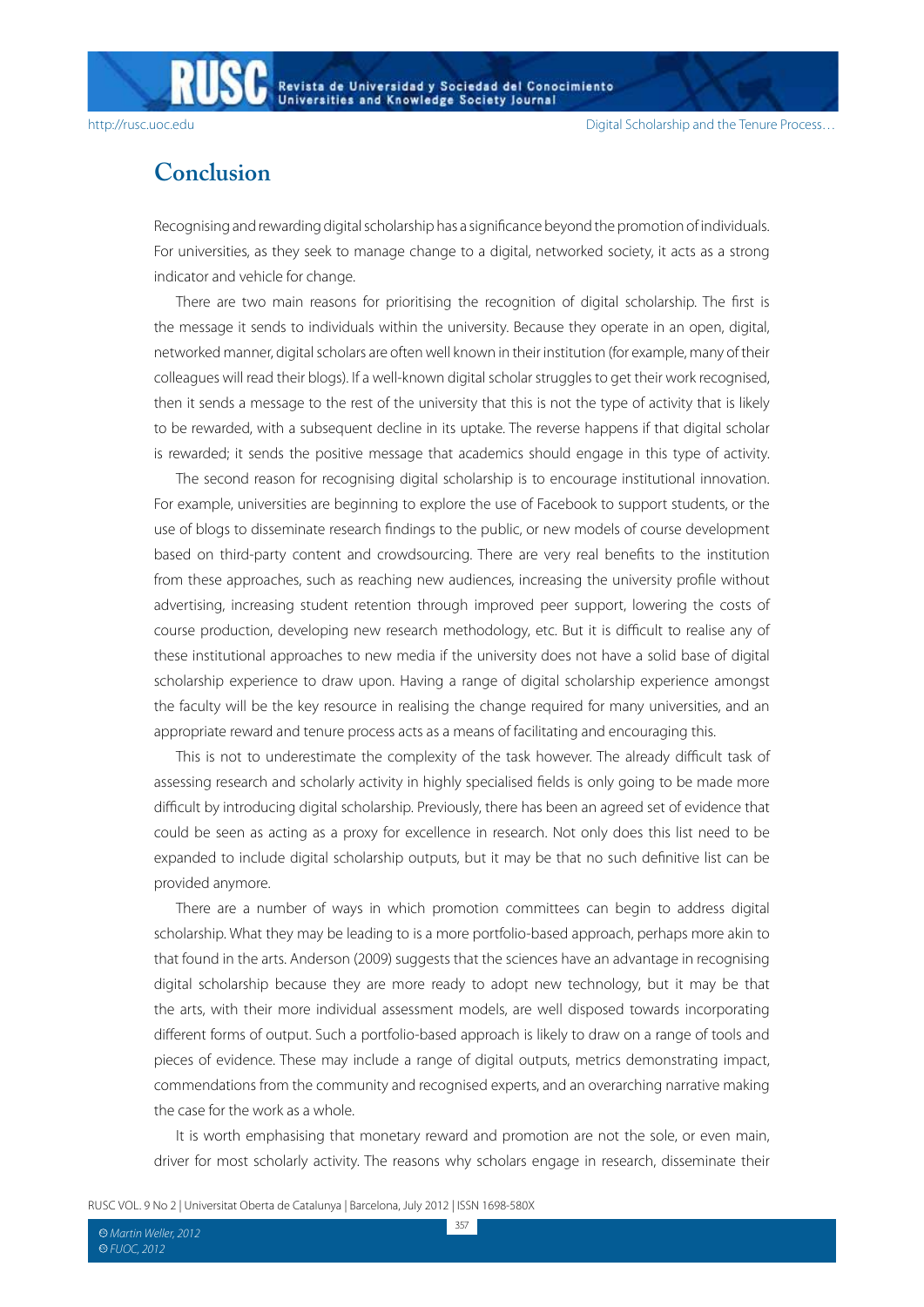findings and teach on courses are varied, but are primarily driven by intellectual curiosity. It is not, therefore, the suggestion of this paper that digital scholars should pursue any of the digital, networked and open approaches *because* they can lead to tenure. Rather, the purpose is to argue that if these approaches are achieving scholarly functions via a different means, that they should be recognised as such, and the tenure process acts as something of a proxy for this recognition. To ignore the context in which scholars operate within their institutions would be to disadvantage new practices compared with established ones.

## **References**

BECKER, J. (2009). *"*What I've Learned from/with Dr Alec Couros".

[<http://edinsanity.com/2009/11/25/what-ive-learned-fromwith-dr-alec-couros-a-k-a-courosa](http://edinsanity.com/2009/11/25/what-ive-learned-fromwith-dr-alec-couros-a-k-a-courosa-alec/)[alec/>](http://edinsanity.com/2009/11/25/what-ive-learned-fromwith-dr-alec-couros-a-k-a-courosa-alec/)

BLAIS, J.; IPPOLITO, J.; SMITH, O. (2007). "New Criteria for New Media". *Leonardo*. Vol. 42, No 1, pages 71–5.

CHEVERIE, J. F.; BOETTCHER, J.; BUSCHMAN, J. (2009). "Digital Scholarship in the University Tenure and Promotion Process". *Journal of Scholarly Publishing.* Vol. 40, No 3, pages 219–230. <[http://muse.jhu.edu/citation/journals/journal\\_of\\_scholarly\\_publishing/v040/40.3.cheverie.](http://muse.jhu.edu/citation/journals/journal_of_scholarly_publishing/v040/40.3.cheverie.html) [html](http://muse.jhu.edu/citation/journals/journal_of_scholarly_publishing/v040/40.3.cheverie.html)>

<http://dx.doi.org/10.3138/jsp.40.3.219>

- CRONIN, B.; SNYDER, H. W.; ROSENBAUM, H.; MARTINSON, A.; CALLAHAN, E. (1998). "Invoked on the Web"*. Journal of the American Society for Information Science*. Vol. 49, No 14, pages 1319–1328. <http://dx.doi.org/10.1002/(SICI)1097-4571(1998)49:14%3C1319::AID-ASI9%3E3.0.CO;2-W>
- FALAGAS, M.; ALEXIOU, V. (2008). "The Top Ten in Journal Impact Factor Manipulation". *Archivum Immunologiae et Therapie Experimentalis.* Vol. 56, No 4, pages 223–226. <http://dx.doi.org/10.1007/s00005-008-0024-5>
- HARLEY, D.; ACORD, S.; EARL-NOVELL, S.; LAWRENCE, S.; KING, C. (2010). *Assessing the Future Landscape of Scholarly Communication: An Exploration of Faculty Values and Needs in Seven Disciplines*. Center for Studies in Higher Education, UC Berkeley. [<http://escholarship.org/uc/cshe\\_fsc](http://escholarship.org/uc/cshe_fsc)>
- HEPPELL, S. (2001). "Preface". *ICT, Pedagogy and the Curriculum.* London: Routledge. Page xv.

[<http://books.google.co.uk/books?id=i8a0qAOsBiMC](http://books.google.co.uk/books?id=i8a0qAOsBiMC)>

HIRSCH, J. E. (2005). "An Index to Quantify an Individual's Scientific Research Output". [<http://arxiv:physics/0508025>](http://arxiv:physics/0508025)

MAREK, K.; VALAUSKAS, E. J. (2002). "Web Logs as Indices of Electronic Journal Use". *Libri*. Vol. 52, No 4, pages 220–230.

<http://dx.doi.org/10.1515/LIBR.2002.220>

PATTERSON, M. (2009). "Article-Level Metrics at PLoS – Addition of Usage Data". *PLoS BLOGS*. [<http://www.plos.org/cms/node/485>](http://www.plos.org/cms/node/485)

RUSC VOL. 9 No 2 | Universitat Oberta de Catalunya | Barcelona, July 2012 | ISSN 1698-580X

*Martin Weller, 2012* **CC** *FUOC, 2012* **CC**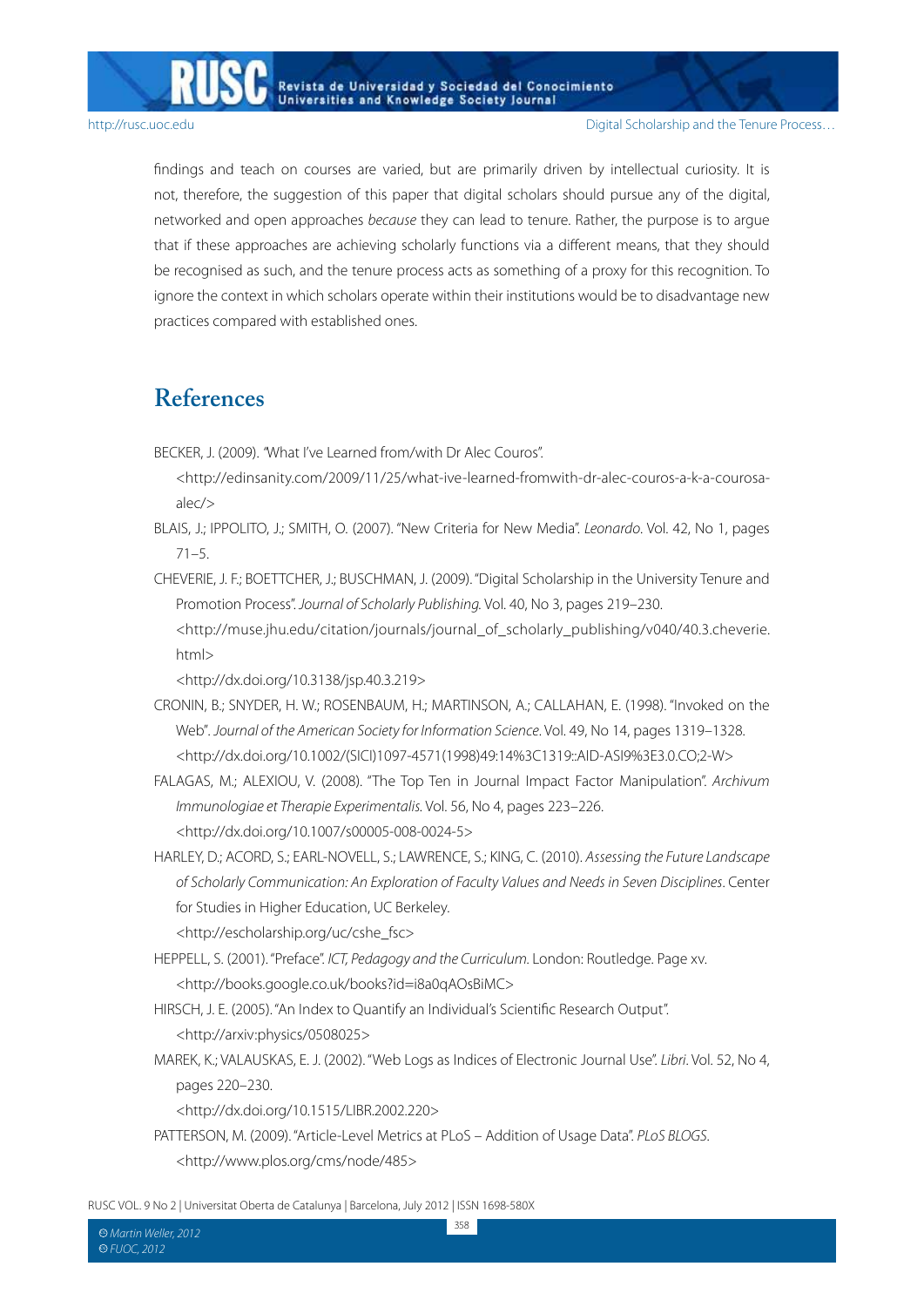PRIEM, J.; HEMMINGER, B. (2010). "Scientometrics 2.0". *First Monday*. Vol. 15, No 7. [<http://firstmonday.org/htbin/cgiwrap/bin/ojs/index.php/fm/article/viewArticle/2874/2570>](http://firstmonday.org/htbin/cgiwrap/bin/ojs/index.php/fm/article/viewArticle/2874/2570)

SCHONFELD, R. C.; HOUSEWRIGHT, R. (2010). *Faculty Survey 2009: Key Strategic Insights for Libraries, Publishers, and Societies.* Ithaka.

<[http://www.ithaka.org/ithaka-s-r/research/faculty-surveys-2000-2009/Faculty%20Study%20](http://www.ithaka.org/ithaka-s-r/research/faculty-surveys-2000-2009/Faculty Study 2009.pdf) [2009.pdf](http://www.ithaka.org/ithaka-s-r/research/faculty-surveys-2000-2009/Faculty Study 2009.pdf)>

SMITH RUMSEY, A. (2010). *Scholarly Communication Institute 8: Emerging Genres in Scholarly Communication*. University of Virginia Library.

[<http://www.uvasci.org/wp-content/uploads/2010/09/SCI-8-report-final.pdf>](http://www.uvasci.org/wp-content/uploads/2010/09/SCI-8-report-final.pdf)

- WALTHAM, M. (2009). *The Future of Scholarly Journals Publishing among Social Science and Humanities Associations.* Report on a study funded by a Planning Grant from the Andrew W. Mellon Foundation. [<http://www.nhalliance.org/bm~doc/hssreport.pdf](http://www.nhalliance.org/bm~doc/hssreport.pdf)>
- WATERS, L. (2000). "A Modest Proposal for Preventing the Books of the Members of the MLA from Being a Burden to Their Authors, Publishers, or Audiences". *Publications of the Modern Language Association of America*. Vol. 115, No 3, pages 315-317.

<http://dx.doi.org/10.2307/463452>

WELLER, M. (2011). *The Digital Scholar: How technology is transforming academic practice.* London: Bloomsbury Academic.

<http://dx.doi.org/10.5040/9781849666275>